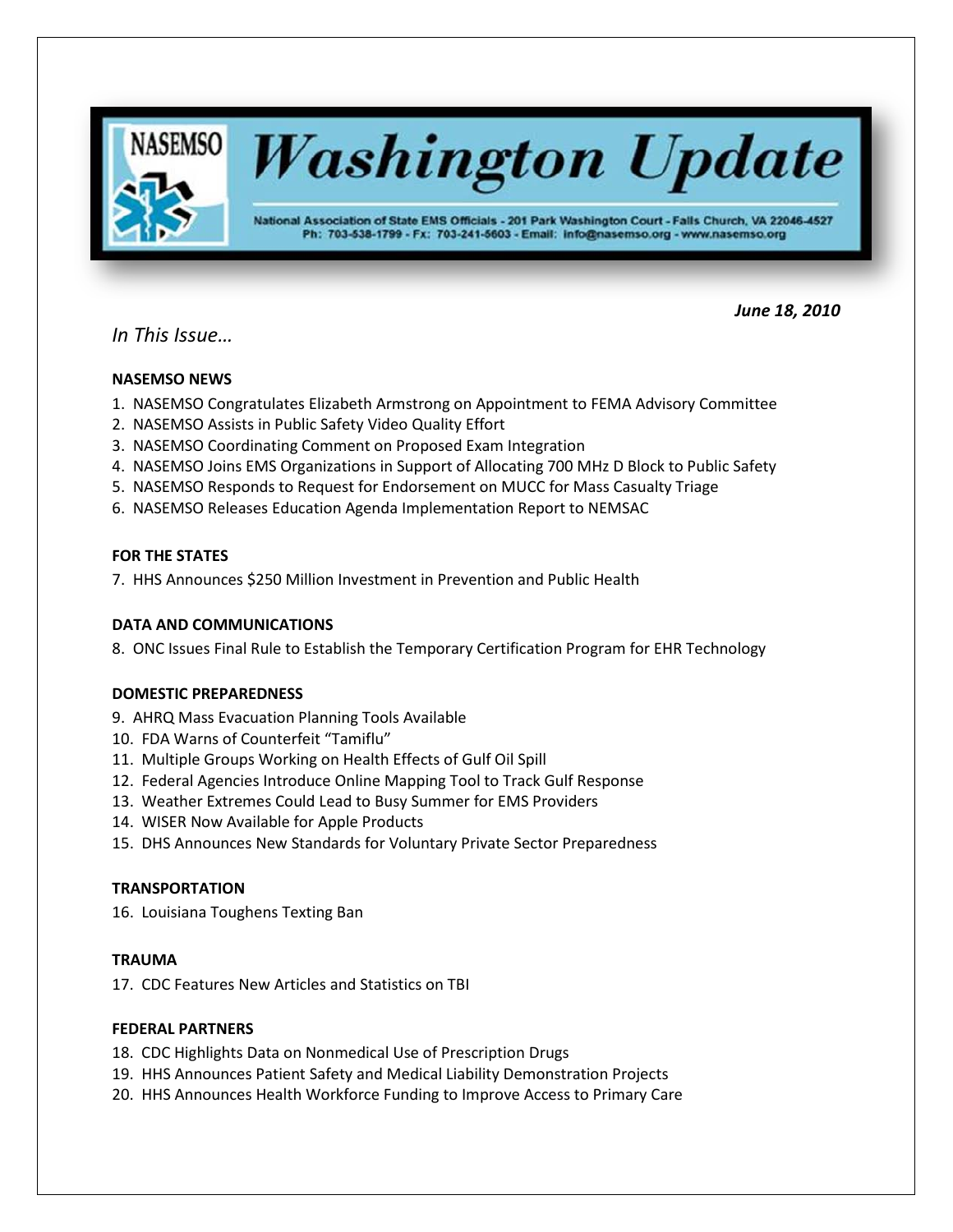- 21. IOM Announces New Workshop Summary on Healthcare Leadership
- 22. New Videos Reveal How NIH Identifies the Most Promising Research Applications

#### **INDUSTRY NEWS**

- 23. Current Epinephrine Shortages Has Potential to Impact EMS
- 24. Much Ado About Physician Signatures for CMS Documentation
- 25. NEMSMS Announces Live Streaming of Memorial Service
- 26. McNeil Expands Consumer Products on Recall
- 27. CAAS Panel of Commissioners Seeks New Medical Representative
- 28. Senate Aims to Remove 'Retardation' Terminology from Federal Health Laws

#### **INTERESTING ABSTRACTS OR WEBCASTS**

- 29. Association of Corticosteroid Dose and Route of Administration in Acute COPD
- 30. A Randomized Trial Comparing Two Cuffed Emergency Cricothyrotomy Devices
- 31. Use of Novel Biomarkers in AMI

### **UPCOMING EVENTS**

\*\*Statewide EMS Conferences\*\*

\*\*National Conferences and Special Meetings\*\*

### **1. NASEMSO Congratulates Elizabeth Armstrong on Appointment to FEMA Advisory Committee**

In February 2010, the Department of Homeland Security's Federal Emergency Management Agency (FEMA) announced its search for 12 emergency management professionals to serve on its National Advisory Council (NAC) for a term of three years. Specifically, FEMA was searching for professionals in: Emergency Management, Public Health, Emergency Medical Provider, Standard Settings, Disability, Access and Functional Needs, State Non-Elected Official and Tribal Non-Elected Official. The NAC was established in accordance with the Post-Katrina Emergency Management Reform Act of 2006. Its membership may consist of up to 35 members appointed by and serving at the discretion of the FEMA Administrator. Since its inception, the council has made recommendations to the FEMA Administrator on the National Response Framework, the National Incident Management System, the Stafford Act, the National Disaster Housing Strategy, and on disability and private sector issues. After extensive review three candidates have been reappointed and nine have been newly selected to serve on the Council for three-year terms, until June 15, 2013. Congratulations to "our own" Beth Armstrong on her new appointment!!

#### **New Appointments:**

*Category: Emergency Management*

**Mark Cooper (LA) –** Executive Director of the Governor's Office of Homeland Security & Emergency Preparedness, State of Louisiana

*Category: Public Health*

**Paul Biedrzycski (WI)** – Director of the Disease Control & Environmental Health for the City of Milwaukee Health Department

*Category: Emergency Medical Provider:* 

**Conrad Kearns (FL)** – Vice President & Chief Operating Officer for Community Emergency Medical Services *Category: Special Needs*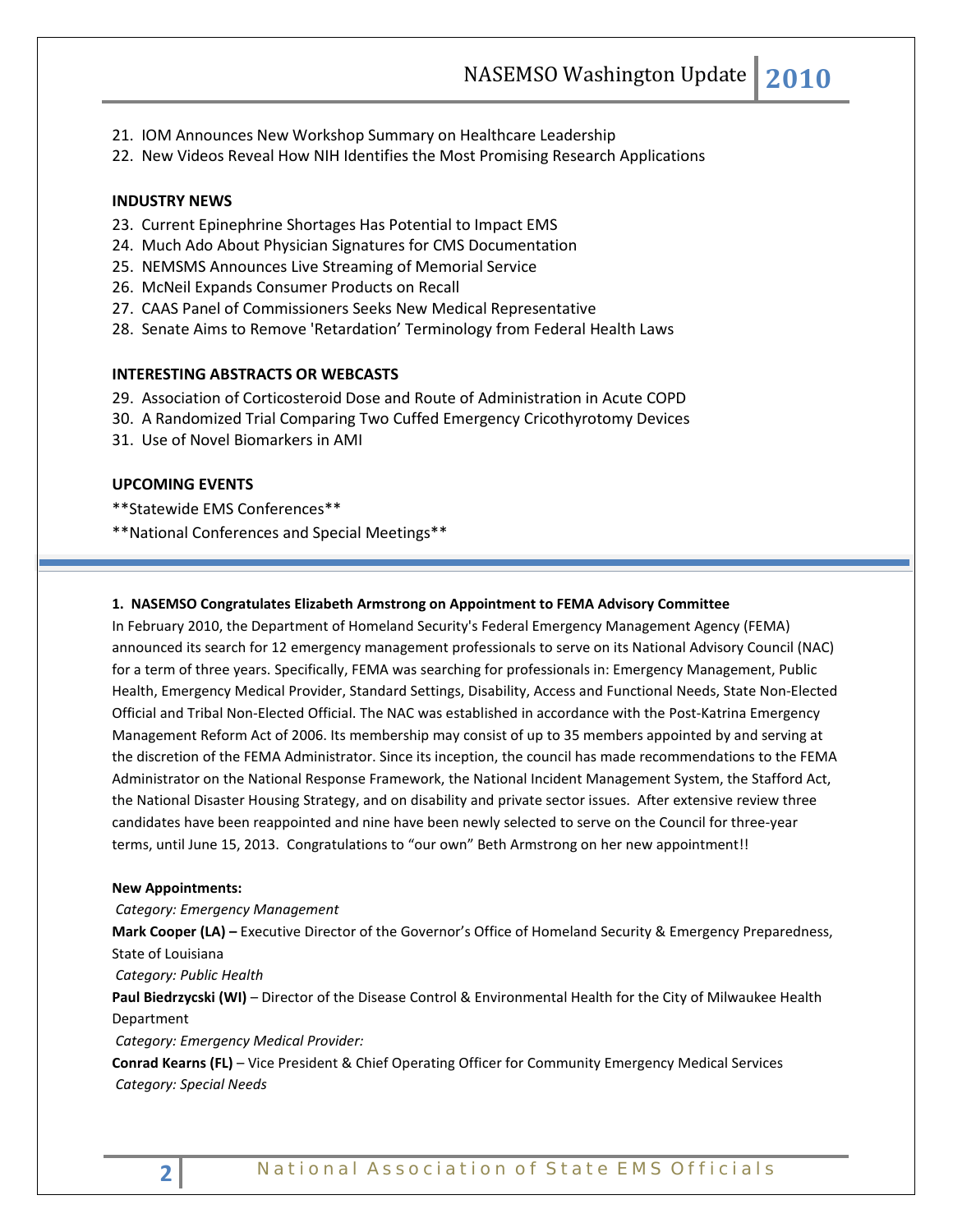**June Kailes (CA)** – Disability Policy Consultant for the Center for Disability and Health Policy, Western University Health Sciences

*Category: State Non-Elected Official*

**David Miller (IA)** – Administrator for Iowa Homeland Security and Emergency Management Division *Category: Standards Setting*

**Elizabeth Armstrong (VA)** – Executive Director of International Association of Emergency Managers *Category: FEMA Administrator Selections*

**Adora Obi Nweze (FL)** – President of the Florida State Conference, NAACP

*Officer of the Federal Government (Ex Officio):* 

**Christine Wormuth (VA)** – Principal Deputy Assistant Secretary for Homeland Defense and Americas' Security Affairs, U.S. Department of Defense

**Kevin Yeskey (MD)** – Deputy Assistant Secretary & Director of Office of Preparedness and Emergency Operations, U.S. Department of Health and Human Services

#### **Reappointments:**

*Category: Tribal Non-Elected Official* **Charles Kmet (AZ)** – Emergency Management Administrator for Tohono O'odham, Department of Public Safety *Category: FEMA Administrator Selections* **Nancy Dragani (OH)** – Executive Director of the Ohio Emergency Management Agency **Teresa Scott (FL)** – Director of Public Works for the City of Gainesville

For additional information on the NAC, including a complete list of current FEMA National Advisory Council members, please visit: [http://www.fema.gov/about/nac/.](http://www.fema.gov/about/nac/) 

### **2. NASEMSO Assists in Public Safety Video Quality Effort**

Communications Technology Advisor, Kevin McGinnis, recently attended a meeting of the Video Quality in Public Safety work group to continue the EMS community's leadership in developing video communications tools for the nation's public safety providers. This effort has recently produced a document, "Defining Video Quality Requirements: A Guide for Public Safety," which will be released this month. You can check the following website for the release announcemen[t http://www.pscr.gov/projects/video\\_quality/vqips/vqips.php.](http://www.pscr.gov/projects/video_quality/vqips/vqips.php) NASEMSO encouraged the review of this video system procurement guide by EMS chiefs and appreciate the participation of Chris Montera, chief of the Western Eagle County Ambulance District in Colorado and Aaron Reinert, Executive Director of Lakes Region EMS in Minnesota for testing the draft product.

In 2008, the Office for Interoperability and Compatibility (OIC) within the Command, Control and Interoperability Division (CCI) partnered with the U.S. Department of Commerce's Public Safety Communications Research program to form the Video Quality in Public Safety (VQiPS) Working Group. The VQiPS Working Group is comprised of volunteers from each public safety discipline, including law enforcement, fire, and emergency medical services from the local, state, and Federal levels, as well as representatives from industry, Federal agencies, academia, and non-profit organizations. Together, these entities work to coordinate disparate video standard development efforts and ultimately arm public safety consumers with the knowledge they need to purchase and deploy the right video systems to fulfill their missions. For more information, please contact NASEMSO Program Advisor[, Kevin](mailto:mcginnis@nasemso.org)  [McGinnis.](mailto:mcginnis@nasemso.org)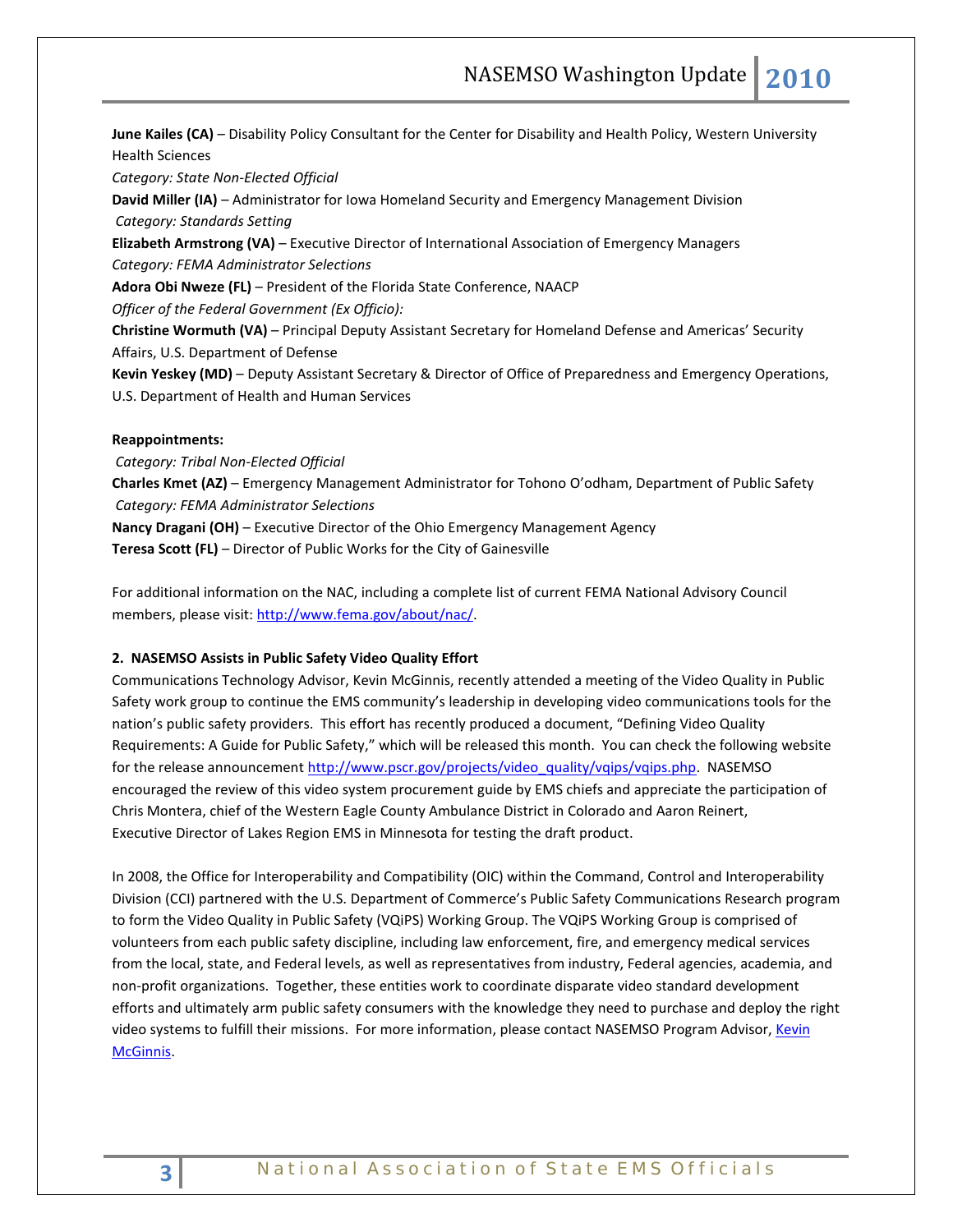#### **3. NASEMSO Coordinating Comment on Proposed Exam Integration**

Attendees to the 2010 NASEMSO Mid-Year Meeting and associated NASEMSO webinar had the opportunity to hear Implementation Team Chairman, Dan Manz and NREMT Associate Director, Rob Wagoner explain a proposed matrix ("strawman") that addresses the outcome of a stakeholder meeting on exam integration held in April 2010. The draft has been developed to facilitate discussion among state EMS officials related to NREMT exams and the new Scope of Practice Model and the Education Standards. The matrix is based on results from the 2009 NASEMSO Annual Survey on statewide implementation of the Education Agenda with consideration to national reregistration cycles. The document has been posted in the "Toolkit" under Transition Materials on [NASEMSO](http://www.nasemso.org/EMSEducationImplementationPlanning/index.asp)  [Education Agenda web site.](http://www.nasemso.org/EMSEducationImplementationPlanning/index.asp)

#### **4. NASEMSO Joins EMS Organizations in Support of Allocating 700 MHz D Block to Public Safety**

In recent letters to members of Congress, NASEMSO joined several national EMS organizations in calling for legislation that would allocate the 700MHz D Block to public safety for use in conjunction with the 700 MHz broadband spectrum licensed to the national public safety broadband license holder and to coordinate both sets of spectrum through that license holder and its public safety representative board. A bi-partisan bill to allocate the 700 MHz D Block to public safety was introduced into the House of Representatives in late April. The bill ["Broadband for First Responders Act of 2010 \(H.R. 5081\)"](http://thomas.loc.gov/cgi-bin/query/z?c111:H.R.5081:) has been referred to the House Committee on Energy and Commerce. A companion bill has not yet been introduced in the Senate. A copy of the Senate letter from national organizations is available [here.](http://www.npstc.org/documents/DBlockSenateJointLetter100616.pdf) In the Federal Communication Commission's (FCC) recent National Broadband Plan, the agency proposed to hold another commercial auction for the D block. In 2008, FCC efforts to sell the D Block to a single bidder who would run both a commercial service and share the spectrum with public safety agencies via a leasing system collapsed when the auction failed to attract the minimum bid.

#### **5. NASEMSO Responds to Request for Endorsement on MUCC for Mass Casualty Triage**

In a recent letter to the project coordinator, NASEMSO President Steve Blessing conveyed the Association's support for the concept of the Modified Uniform Core Criteria (MUCC) for mass casualty field triage. Expressing concern for the lack of evidence, NASEMSO's endorsement is based on consensus with the National Association of EMS Physicians (NAEMSP), the American College of Surgeons (ACS), and the American College of Emergency Physicians (ACEP.) The intent of the project is to ensure that providers at a mass casualty incident utilize triage methodologies that incorporate these minimum core criteria in an effort to promote standardization among EMS jurisdictions and agencies. Mass casualty triage systems currently in use can be modified using the MUCC to ensure interoperability. NASEMSO encourages project leaders and the CDC to work to prove the effectiveness of MUCC and encourages additional research to study all major prehospital mass casualty triage systems. State EMS directors have been instructed how access the draft document in a recent email.

#### **6. NASEMSO Releases Education Agenda Implementation Report to NEMSAC**

At its 2010 Mid-Year meeting, NASEMSO provided a rollout of its latest report on implementation of the EMS Education Agenda. The [Report to the National EMS Advisory Committee \(NEMSAC\) on Statewide Implementation](http://www.nasemso.org/EMSEducationImplementationPlanning/documents/ImplementingtheEMSEducationAgendaReporttoNEMSAC-May25_2010FINAL.pdf)  [of the Education Agenda](http://www.nasemso.org/EMSEducationImplementationPlanning/documents/ImplementingtheEMSEducationAgendaReporttoNEMSAC-May25_2010FINAL.pdf) is based on results of the 2009 NASEMSO annual implementation survey. This document is intended to provide an overview of statewide implementation of the Education Agenda. Data was collected in 2009, and state EMS directors were given an opportunity to revise their information in April 2010. The report is merely a "snapshot in time" and should not be received or interpreted as a strict policy decision by any state. States retain the authority to implement the Education Agenda in a way that best meets their needs. NASEMSO expresses its deep appreciation to all 50 states and the territories of the District of Columbia (DC), the US Virgin Islands (VI), and the Northern Mariana Islands (MP) for their contributions to this survey.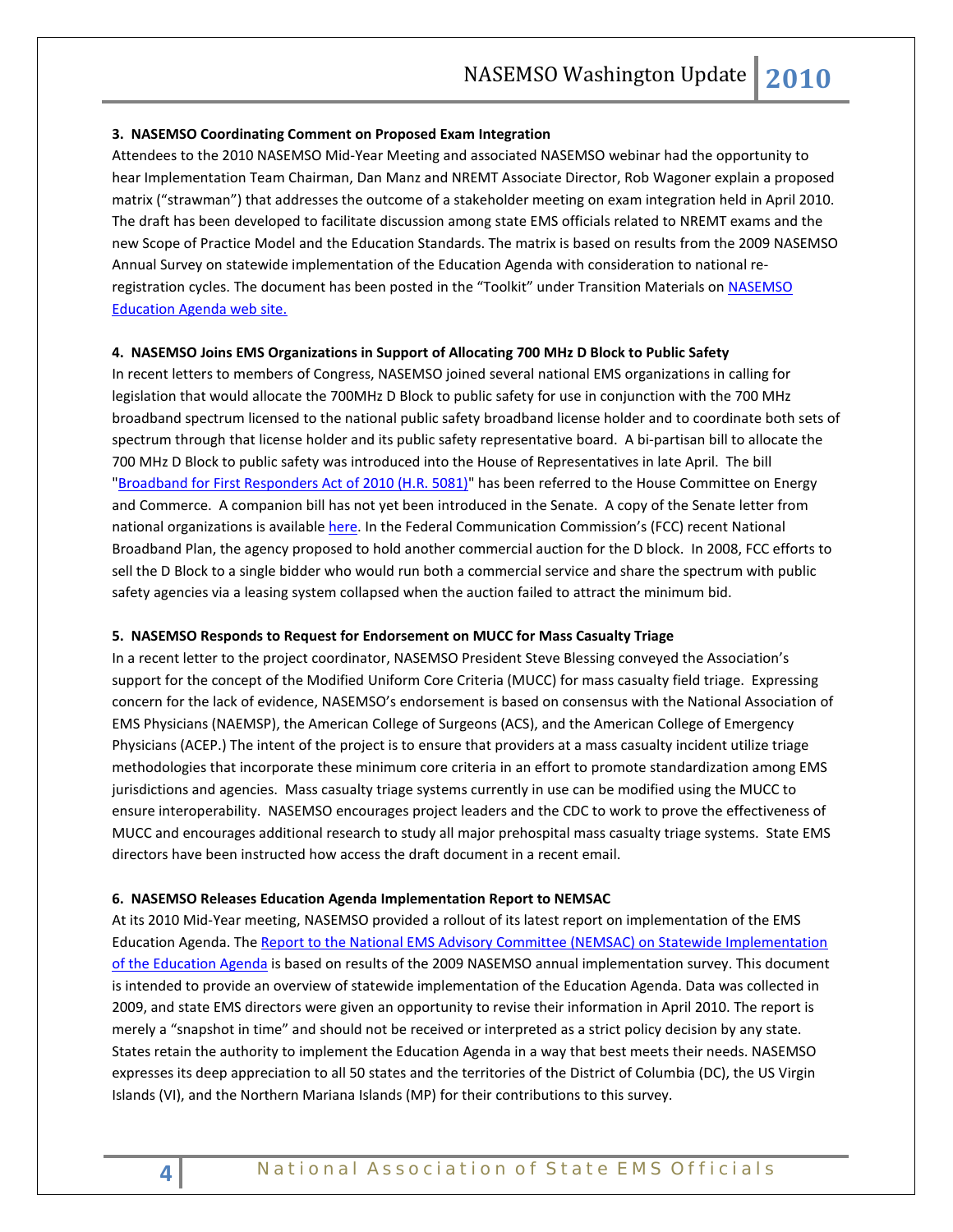#### **7. HHS Announces \$250 Million Investment in Prevention and Public Health**

U.S. Department of Health and Human Services Secretary Kathleen Sebelius recently announced \$250 million in new Affordable Care Act investments to support prevention activities and develop the nation's public health infrastructure. Chronic diseases, such as heart disease, cancer, stroke, and diabetes, are responsible for 7 of 10 deaths each year among Americans, and account for 75 percent of the nation's health spending. Many Americans engage in behaviors such as tobacco use, poor diet, physical inactivity, and alcohol abuse, which harm their health. The investments announced in prevention and public health are the second allocation for fiscal year 2010 from the new \$500 million Prevention and Public Health fund created by the Affordable Care Act. For more information...

#### **8. ONC Issues Final Rule to Establish the Temporary Certification Program for EHR Technology**

The Office of the National Coordinator for Health Information Technology (ONC) has issued a final rule to establish a temporary certification program for electronic health record (EHR) technology. The temporary certification program establishes processes that organizations will need to follow in order to be authorized by the National Coordinator to test and certify EHR technology. Use of "certified EHR technology" is a core requirement for providers who seek to qualify to receive incentive payments under the *Medicare and Medicaid Electronic Health Record Incentive Programs* provisions authorized in the Health Information Technology for Economic and Clinical Health (HITECH) Act. HITECH was enacted as part of the American Recovery and Reinvestment Act (ARRA) of 2009. The Centers for Medicare & Medicaid Services will soon issue final regulations to implement the EHR incentive programs. [For more information…](http://www.hhs.gov/news/press/2010pres/06/20100618d.html)

In related news, the CDC has announced plans for an upcoming COCA Call on Electronic Health Records (EHR). A CDC subject matter expert will discuss both strategies to increase compliance with public health recommendations and guidelines, and the role of EHR systems in improving dissemination of public health information at point-ofcare. For [more information…](http://emergency.cdc.gov/coca/callinfo.asp)

#### **9. AHRQ Mass Evacuation Planning Tools Available**

AHRQ has just released the *["Hospital Evacuation Decision Guide"](http://www.ahrq.gov/prep/hospevacguide/hospevac.pdf)* designed to provide hospital evacuation decision teams with organized and systematic guidance on how to consider the many factors that bear on the decision to order an evacuation, and assist decision teams in identifying some of the special situations, often overlooked, that may exist in their facility or geographic area that could affect the decision to evacuate. In related news, readers are reminded of the Agency for Healthcare Research and Quality (AHRQ) model to help federal, state, and local emergency planners estimate the vehicles, drivers, road capacity and other resources they will need to evacuate patients and others from health care facilities in disaster areas (which was originally published in December 2008.) The Web-based Mass Evacuation Transportation Planning Model is designed to be used prior to an emergency to help answer such questions as:

- How long will it take to move patients from one facility to another?
- How many transport vehicles, such as ambulances, wheelchair vans and buses, are required to complete the evacuation within a certain time period?
- How might the location and other attributes of the evacuating and receiving facilities affect evacuation plans?

Emergency planners can enter into the model any number of evacuating and receiving facilities and specific conditions that could affect transportation plans. The model will estimate the resources and hours needed to move patients from evacuating facilities to receiving facilities, based on assumptions that the planner specifies. The model was pilot tested in New York City and Los Angeles. For more information...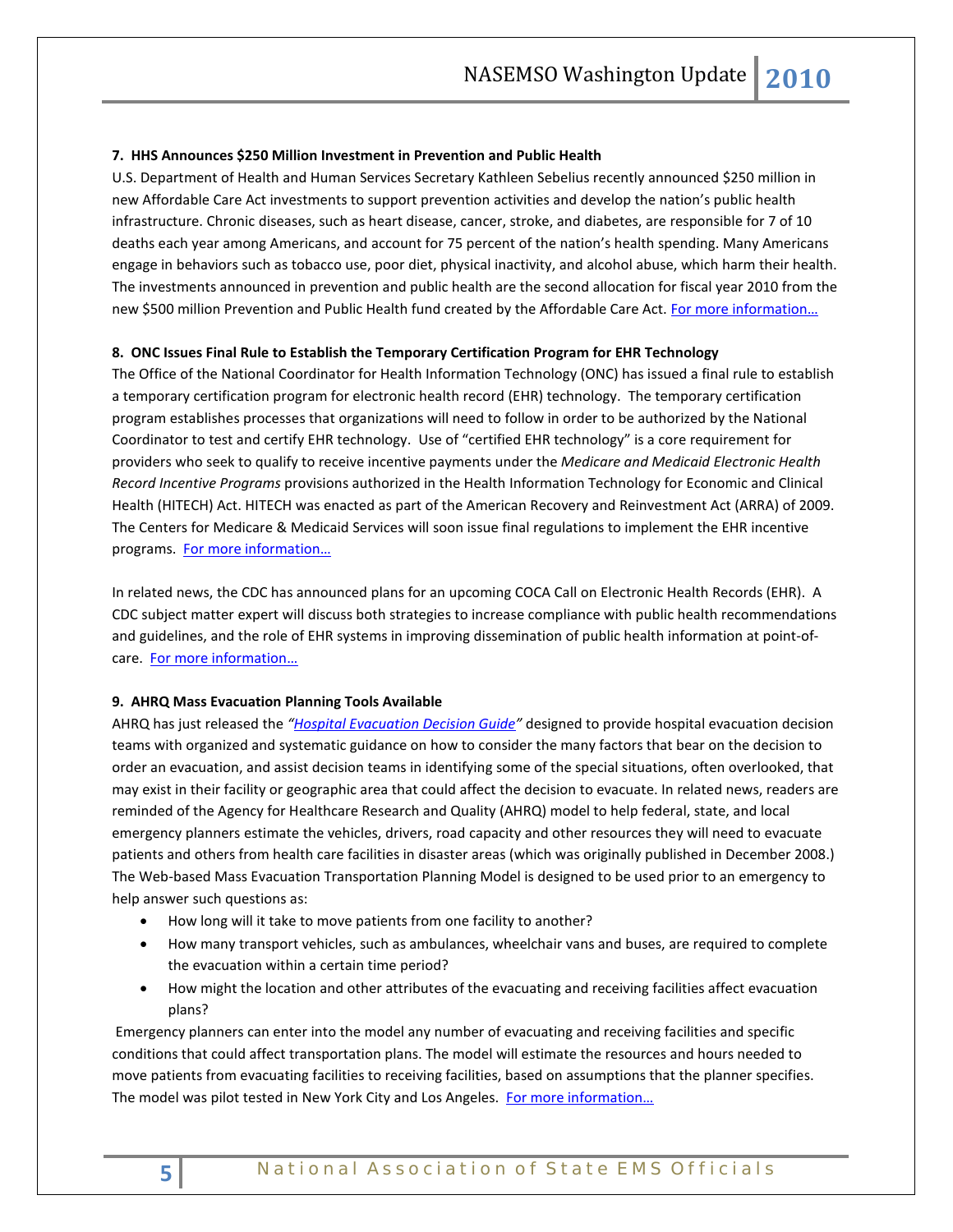### **10. FDA Warns of Counterfeit "Tamiflu"**

FDA notified consumers and healthcare professionals about a potentially harmful product represented as "Generic Tamiflu" sold over the Internet. FDA tests revealed that the fraudulent product does not contain Tamiflu's active ingredient, oseltamivir, but cloxacillin, an ingredient in the same class of antibiotics as penicillin. Patients who are allergic to penicillin products are at risk of experiencing similar reactions from cloxacillin. For more information...

#### **11. Multiple Groups Working on Health Effects of Gulf Oil Spill**

Over the past month a number of committed stakeholders, including state, local, and federal health officials, academic researchers, BP scientists, community residents and other interested parties have been meeting at the Tulane University School of Public Health and Tropical Medicine to develop a flexible framework that can marshal and coordinate needed science and public health resources. Partially based on the lessons learned and models developed by NIEHS, NIOSH/CDC and ATSDR/CDC at the World Trade Center, a proposed *Oil Spill Health Assessment Framework (OSHAF)* is an effort to create a flexible process for a more rapid response to emerging health and science questions surrounding human exposure to a wide variety of contaminants and residuals from the Gulf Coast Oil environmental catastrophe. OSHAF also integrates the concepts and structure of the recently convened ATSDR/CDC and NCEH/CDC Conversation on Public Health and Chemical Exposures. Through an open, multi-stakeholder structure, working groups have been developed around a series of topics also proposed to be addressed by the OSHAF. These include:

- Collection of information about chemical use, who is exposed, and the level at which people are exposed;
- Gaining more knowledge of how chemicals affect people's health
- Policies and practices that tell us about risks, reduce harmful exposures, and create and use safe chemicals
- Increasing efforts to prevent, prepare, and respond to chemical emergencies
- Protection of communities from chemical exposure

Additional information is not currently available.

#### **12. Federal Agencies Introduce Online Mapping Tool to Track Gulf Response**

NOAA has launched a new federal web site -- a one-stop shop for detailed near-real-time information about the response to the Deepwater Horizon BP oil spill. The Web site incorporates data from the various agencies that are working together to tackle the spill. Originally designed for responders, who make operational decisions, to the oil spill disaster, [http://www.GeoPlatform.gov/gulfresponse](http://www.geoplatform.gov/gulfresponse) integrates the latest data on the oil spill's trajectory, fishery closed areas, wildlife and place-based Gulf Coast resources -- such as pinpointed locations of oiled shoreline and daily position of research ships -- into one customizable interactive map. For more information...

#### **13. Weather Extremes Could Lead to Busy Summer for EMS Providers**

An **"active to extremely active" hurricane season** is expected for the Atlantic Basin this year according to the [seasonal outlook](http://www.cpc.noaa.gov/products/outlooks/hurricane.shtml) issued by [NOAA's Climate Prediction Center](http://www.cpc.noaa.gov/) – a division of the [National Weather Service.](http://www.nws.noaa.gov/) As with every hurricane season, this outlook underscores the importance of having a hurricane preparedness plan in place. Across the entire Atlantic Basin for the six-month season, which began June 1, NOAA is projecting a 70 percent probability of the following ranges:

- 14 to 23 Named Storms (top winds of 39 mph or higher), including:
- 8 to 14 Hurricanes (top winds of 74 mph or higher), of which:
- 3 to 7 could be Major Hurricanes (Category 3, 4 or 5; winds of at least 111 mph)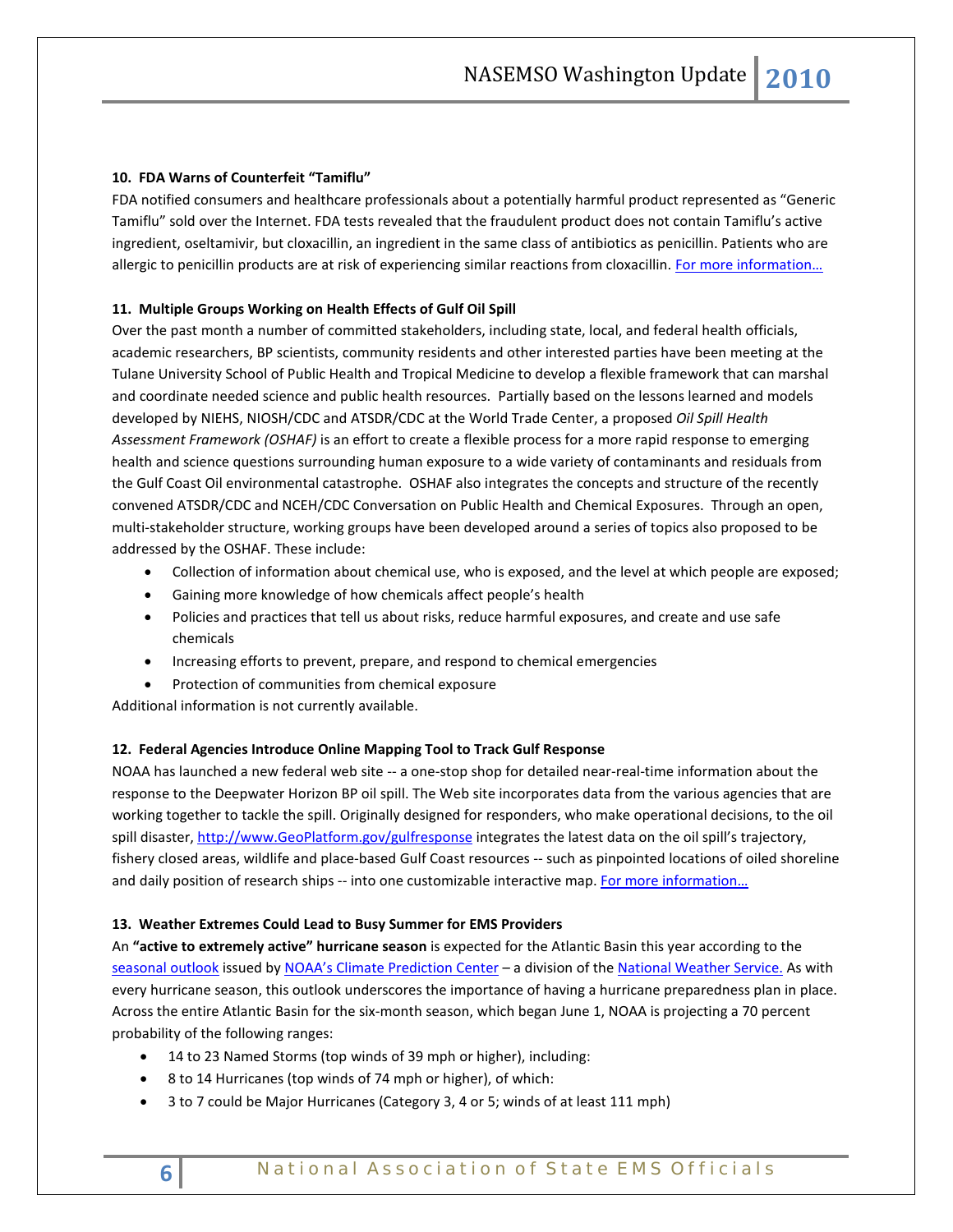In May 2010, *IS-324.a Community Hurricane Preparedness* was revised to update information on hurricane science and National Weather Service forecast products. In addition a section on Emergency Management was added. [For](http://www.training.fema.gov/EMIWeb/IS/is324a.asp) [more information…](http://www.training.fema.gov/EMIWeb/IS/is324a.asp)

Coming off a strong El Niño winter weather pattern, portions of the western United States will enter the 2010 fire season drier than normal, according to the annual Fire Season Outlook released by the Predictive Services group at the National Interagency Fire Center (NIFC). The drier conditions suggest **higher than normal wildfire potential** for the Northern Rockies of Montana and Idaho; parts of eastern Washington; northwestern Wyoming; and a portion of south-central Oregon stretching down into the northeastern corner of California. For more information...

### **14. WISER Now Available for Apple Products**

The National Library of Medicine (NLM) has announced the release of the Wireless Information System for Emergency Responders (WISER) for iPhone/iPod touch. WISER provides a wide range of information on hazardous substances, including substance identification support, physical characteristics, human health information, and containment and suppression advice. Please note that, like all iPhone applications, WISER is also compatible with Apple's iPad. Look for new enhancements to the content and functionality of this application in the coming months. You may download WISER for the iPhone/iPod touch from the iTunes App Store, which can be accessed directly using the following link: <http://itunes.apple.com/us/app/wiser-for-iphone-ipod-touch/id375185381?mt=8> Coming soon: WISER for BlackBerry.

#### **15. DHS Announces New Standards for Voluntary Private Sector Preparedness**

Department of Homeland Security (DHS) Secretary Janet Napolitano recently announced the adoption of the final standards for the Voluntary Private Sector Preparedness Accreditation and Certification Program (PS-Prep)—a major milestone in DHS' implementation of a program recommended by the 9/11 Commission to improve private sector preparedness for disasters and emergencies. PS-Prep is a partnership between DHS and the private sector that enables private entities to receive emergency preparedness certification from a DHS accreditation system created in coordination with the private sector. The standards—developed by the National Fire Protection Association, the British Standards Institution and ASIS International—were published for public comment in the Federal Register in Oct. 2009. The adoption of the final standards was published in a Federal Register notice on June 15, 2010 following a series of regional public meetings and the incorporation of public comments. DHS will continue to accept comments on PS-Prep, the three adopted standards, and/or proposals to adopt any other similar standard that satisfies the target criteria of the December 2008 Federal Register notice which announced the program. Comments may be submitted to [http://www.regulations.gov](http://www.regulations.gov/) o[r FEMA-POLICY@dhs.gov,](mailto:FEMA-POLICY@dhs.gov) in Docket ID FEMA-2008-0017. [For more information](http://www.fema.gov/privatesector/preparedness/index.htm) on PS-Prep…

#### **16. Louisiana Toughens Texting Ban**

U.S. Transportation Secretary Ray LaHood has commended Governor Bobby Jindal for signing a new law on Thursday, which makes texting while driving in Louisiana a primary offense beginning August 15, 2010. This law strengthens Louisiana's 2008 texting ban, which allowed law enforcement officials to ticket drivers caught using their phones only if they were pulled over for another offense. Drivers caught texting behind the wheel will continue to face a fine of \$175 for the first offense and up to \$500 for any that follow. Recently, Secretary LaHood launched pilot programs in New York and Connecticut as part of a "Phone in One Hand. Ticket in the Other." campaign to study whether increased enforcement and public awareness can reduce distracted driving behavior. For more information on distracted driving and the Department of Transportation's work, visit www.distraction.gov.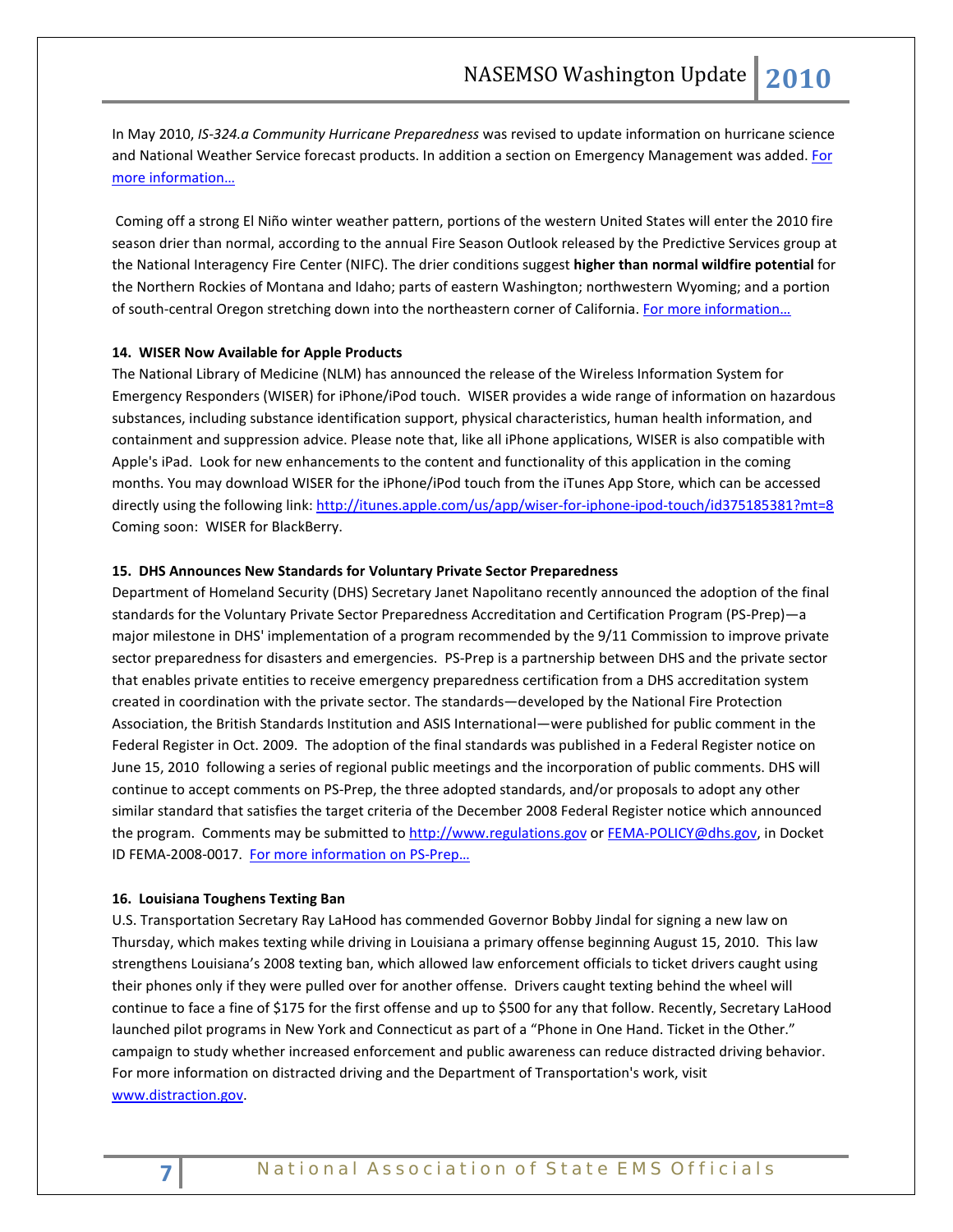#### **17. CDC Features New Articles and Statistics on TBI**

Each year, TBI contributes to a substantial number of deaths and cases of permanent disability. A TBI is caused by a bump, blow or jolt to the head or a penetrating head injury that disrupts the normal function of the brain. The severity of a TBI may range from "mild" to "severe". CDC's National Center for Injury Prevention and Control funds 30 states to conduct TBI surveillance through the Public Health Injury Surveillance and Prevention Program. TBIrelated death and hospitalization data submitted by participating CORE states are published in CDC's State Injury Indicators Report. A new report, *[Traumatic Brain Injury in the United States Emergency Department Visits,](http://www.cdc.gov/traumaticbraininjury/pdf/blue_book.pdf)  [Hospitalizations and Deaths 2002–2006](http://www.cdc.gov/traumaticbraininjury/pdf/blue_book.pdf)*, is an update to CDC's previously published report released in 2004 and is intended as a reference for policymakers, health care and service providers, educators, researchers, advocates, and others interested in knowing more about the impact of TBI in the United States. For more information...

#### **18. CDC Highlights Data on Nonmedical Use of Prescription Drugs**

Rates of overdose deaths involving prescription drugs increased rapidly in the United States during 1999--2006 (*1*). However, such mortality data do not portray the morbidity associated with prescription drug overdoses. Data from emergency department (ED) visits can represent this morbidity and can be accessed more quickly than mortality data. To better understand recent national trends in drug-related morbidity, CDC and the Substance Abuse and Mental Health Services Administration (SAMHSA) reviewed the most recent 5 years of available data (2004--2008) on ED visits involving the nonmedical use of prescription drugs from SAMHSA's Drug Abuse Warning Network (DAWN). This report describes the results of that review, which showed that the estimated number of ED visits for nonmedical use of opioid analgesics increased 111% during 2004--2008 (from 144,600 to 305,900 visits) and increased 29% during 2007--2008. The highest numbers of ED visits were recorded for oxycodone, hydrocodone, and methadone, all of which showed statistically significant increases during the 5-year period. The estimated number of ED visits involving nonmedical use of benzodiazepines increased 89% during 2004--2008 (from 143,500 to 271,700 visits) and 24% during 2007--2008. These findings indicate substantial, increasing morbidity associated with the nonmedical use of prescription drugs in the United States during 2004--2008, despite recent efforts to control the problem. Stronger measures to reduce the diversion of prescription drugs to nonmedical purposes are warranted. For more information...

#### **19. HHS Announces Patient Safety and Medical Liability Demonstration Projects**

The Department of Health and Human Services' Agency for Healthcare Research and Quality (AHRQ) has announced grants to support efforts by States and health systems to implement and evaluate patient safety approaches and medical liability reforms. The demonstration and planning grants are part of the patient safety and medical liability initiative that President Obama announced during a September 9, 2009 address to a joint session of Congress. As part of his vision for a health care system that puts patient safety first and allows doctors to focus on practicing medicine, the President directed the Secretary of HHS to help States and health care systems test models that: (1) put patient safety first and work to reduce preventable injuries; (2) foster better communication between doctors and their patients; (3) ensure that patients are compensated in a fair and timely manner for medical injuries, while also reducing the incidence of frivolous lawsuits; and (4) reduce liability premiums. Overall funding for the initiative is \$25 million, with \$23 million allocated to grants and \$2 million allocated to a final evaluation contract. Awards have been published [here.](http://www.hhs.gov/news/press/2010pres/06/20100611a.html) For details on each project go to: <http://www.ahrq.gov/qual/liability/>

#### **20. HHS Announces Health Workforce Funding to Improve Access to Primary Care**

U.S. Department of Health and Human Services Secretary Kathleen Sebelius has announced a series of new investments worth \$250 million to increase the number of health care providers and strengthen the primary care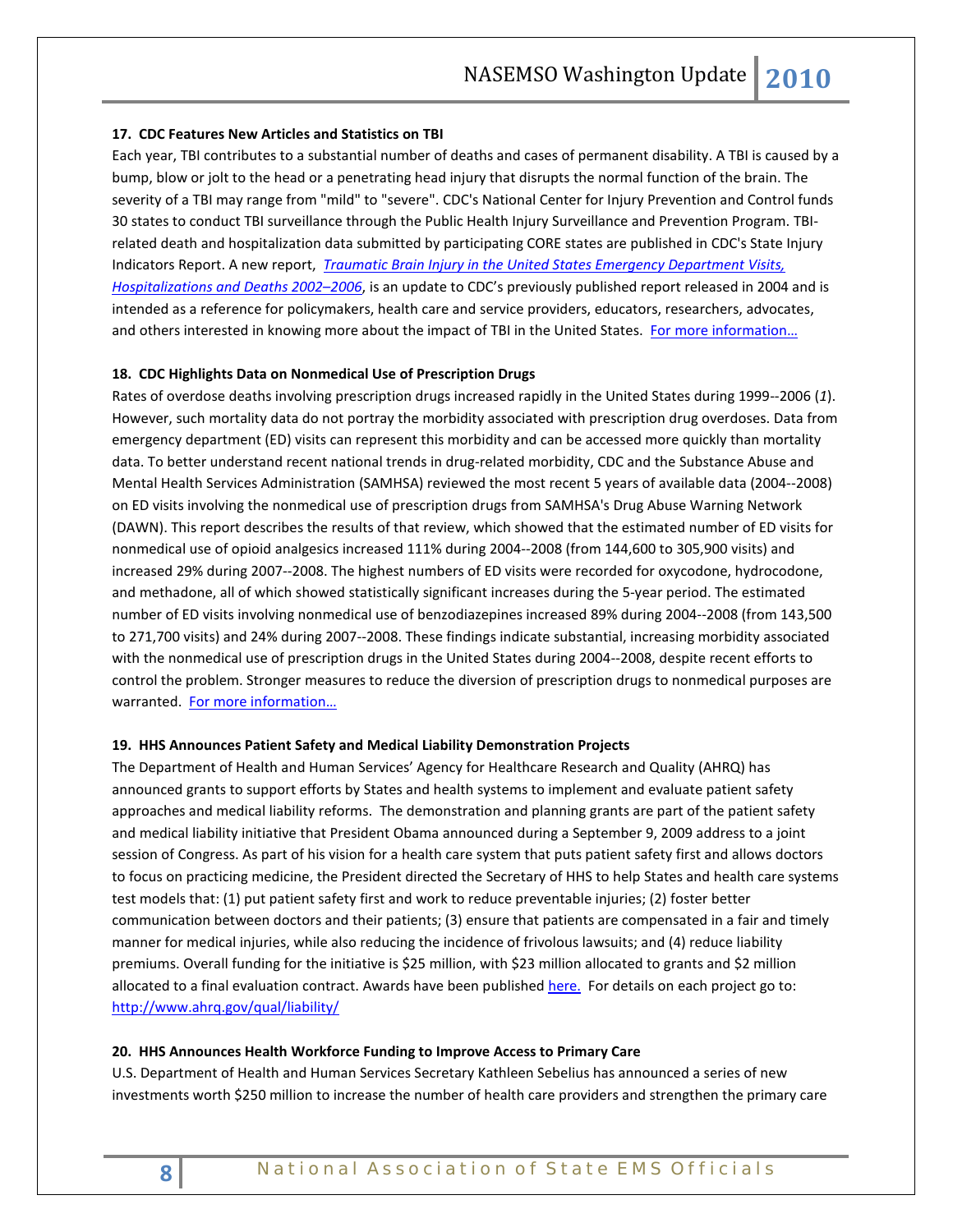workforce. The new investments were made possible by the Affordable Care Act. The investments announced today in the primary care workforce are the first allocation from the new \$500 million Prevention and Public Health fund for fiscal year 2010, created by the Affordable Care Act. Half of this fund – \$250 million – will be used to boost the supply of primary care providers in this country by providing new resources for:

- **Creating additional primary care residency slots**: \$168 million for training more than 500 new primary care physicians by 2015;
- **Supporting physician assistant training in primary care:** \$32 million for supporting the development of more than 600 new physician assistants, who practice medicine as members of a team with their supervising physician, and can be trained in a shorter period of time compared to physicians;
- **Encouraging students to pursue full-time nursing careers:** \$30 million for encouraging over 600 nursing students to attend school full-time so that they have better odds of completing their education;
- **Establishing new nurse practitioner-led clinics:** \$15 million for the operation of 10 nurse-managed health clinics which assist in the training of nurse practitioners. These clinics are staffed by nurse practitioners, which provide comprehensive primary health care services to populations living in medically underserved communities.
- **Encouraging states to plan for and address health professional workforce needs:** \$5 million for states to plan and implement innovative strategies to expand their primary care workforce by 10 to 25 percent over ten years to meet increased demand for primary care services.

A fact sheet can be found at: [http://www.healthreform.gov/newsroom/primarycareworkforce.html.](http://www.healthreform.gov/newsroom/primarycareworkforce.html) The effort is intended to help address current shortages as well as anticipated shortages that could occur as members of an aging healthcare workforce retire over the next decade.

### **21. IOM Announces New Workshop Summary on Healthcare Leadership**

The U.S. health care system is large, dynamic, complex, and multifaceted. It consists of many participants including doctors, patients, hospital administrators, insurers, health product companies, and regulators—who have vital roles. Although each of these groups seeks to improve patient health and well-being, they often work in unassociated or fragmented ways that compromise the quality and value of care. The IOM hosted a workshop that brought together stakeholders to discuss opportunities and cooperative strategies to improve the efficiency and effectiveness of care throughout the nation. A new workshop summary on these proceedings, *[Leadership](http://www.iom.edu/Reports/2010/Leadership-Commitments-to-Improve-Value-in-Healthcare-Toward-Common-Ground.aspx)  [Commitments to Improve Value in Healthcare: Toward Common Ground,](http://www.iom.edu/Reports/2010/Leadership-Commitments-to-Improve-Value-in-Healthcare-Toward-Common-Ground.aspx)* is now available from the IOM.

### **22. New Videos Reveal How NIH Identifies the Most Promising Research Applications**

The National Institutes of Health's Center for Scientific Review (CSR) has released a new video to show new applicants and others how NIH assesses over 80,000 grant applications each year to help find those with the most merit. With the majority of NIH's \$31 billion budget supporting grants to researchers, these assessments help ensure investments lead to significant advances in science and health. CSR also has released a companion video: NIH Tips for Applicants. In this video, the reviewers and NIH staff members featured in the NIH Peer Review Revealed video provide advice to new applicants. Both videos incorporate many of the recent enhancements to the NIH peer review and grants systems. They replace a similar CSR video that has been viewed by thousands online and used by hundreds of research institutions across the country and abroad to train and educate new and established researchers. [For more information…](http://www.nih.gov/news/health/jun2010/csr-16.htm)

### **23. Current Epinephrine Shortages Has Potential to Impact EMS**

The Food and Drug Administration (FDA) and the American Society of Health-System Pharmacists (ASHP) is reporting a current drug shortage involving Epinephrine 0.1 mg/mL Emergency Syringes manufactured by Hospira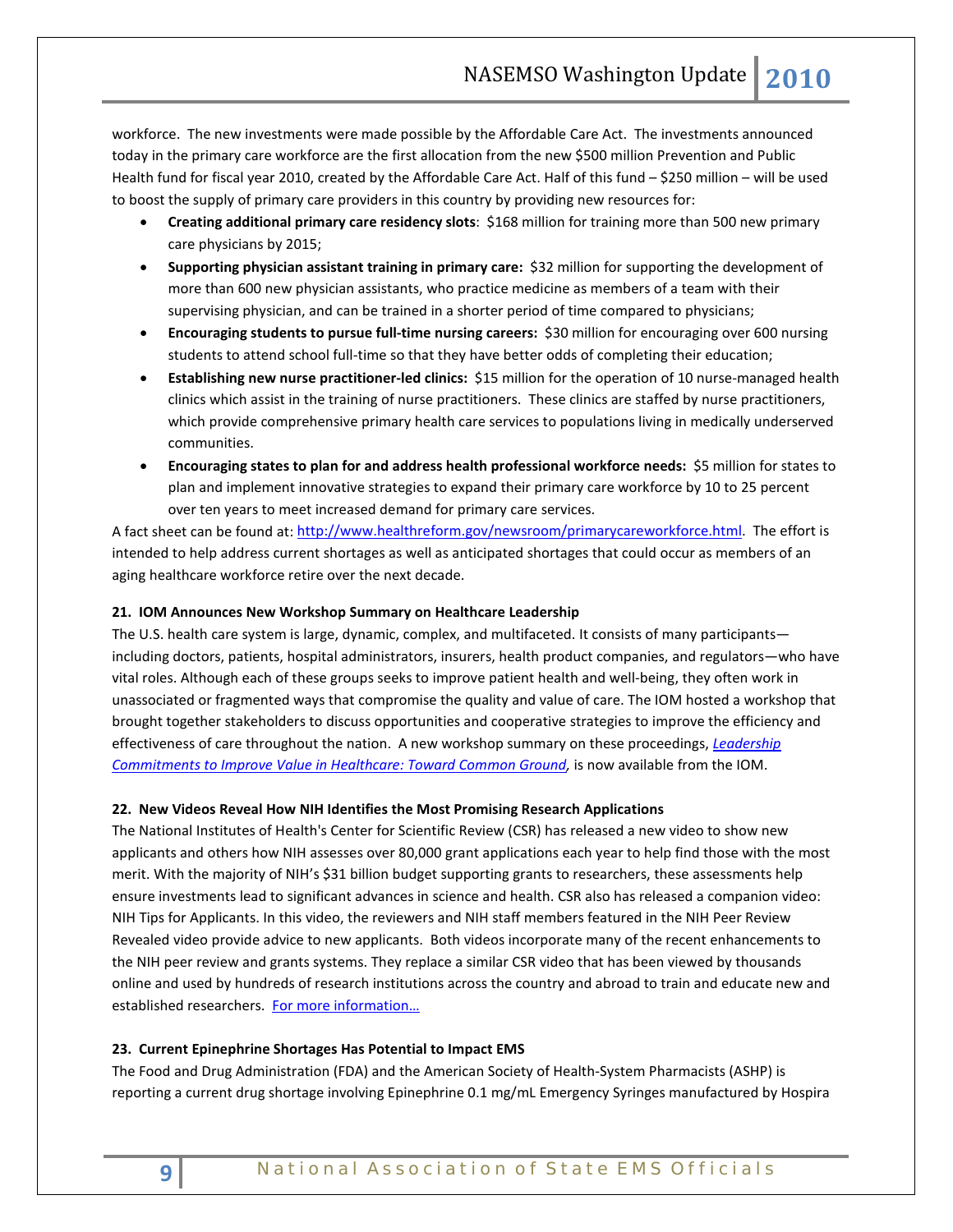(due to increased demand that occurred following the discontinuation of an unapproved product by another manufacturer in December 2009.) Hospira is working to increase production to respond to the increased demand and plans to have releases by the end of June with additional releases in July and beyond. Abboject INTRACARDIAC syringes are available at that same dosage strength BUT the 3.5 inch needle is permanently attached to the syringe and there are no adapters available to make the intracardiac LifeShield Abboject syringes compatible with needleless IV access systems. There are no alternative manufacturers of epinephrine 0.1 mg/mL emergency syringes. For more information...

#### **24. Much Ado About Physician Signatures for CMS Documentation**

Many of the EMS and health news related web sites are featuring warnings about the quality of physician signatures, as it relates to medical necessity requirements. This is not exactly "new." CMS issued Change Request 6698 on March 16, "*[Signature Guidelines for Medical Review Purposes."](http://www2.cms.gov/transmittals/downloads/R327PI.pdf)* The previous language required a legible identifier in the form of a handwritten or electronic signature for every service provided or ordered. This CR updates these requirements and adds e-prescribing language. Additional clarification of existing rules appears in a recent issue of *["MLN Matters: Signature Requirements for Medical Review Purposes"](http://www.cms.gov/MLNMattersArticles/downloads/MM6698.pdf)* which was released in March then revised and reissued on April 26, 2010 to include clarifying language from CR 6698. The information spells out CMS directives on such issues as

- handwritten signatures and acceptable signature formats,
- valid electronic signatures,
- attestation statements on unsigned documentation, and
- signature logs.

Clinician's signatures serve as authentication of services rendered or ordered. CMS will not accept signature stamps for Medicare or Medicaid claims.

#### **25. NEMSMS Announces Live Streaming of Memorial Service**

The National EMS Memorial Service recently announced that for the first time, the 2010 National EMS Memorial Service will be steamed live via the Internet. The move to the new host venue at the First Presbyterian Church of Colorado Springs brought with it the technical ability to provide family members, the EMS community, and any other interested parties who cannot be present in Colorado Springs the opportunity to view the Service live, rather than wait for the official DVD to be released. The web cast will begin at 6:00 pm MDT on Saturday, June 26, 2010 and will be available from links to be posted at [http://live.nemsms.org](http://live.nemsms.org/)

#### **26. McNeil Expands Consumer Products on Recall**

McNeil Consumer Healthcare has expanded its January 15 recall to include four lots of Benadryl Allergy Ultratab Tablets (100 count) and one lot of Extra-Strength Tylenol Rapid Release Gels (50 count). These products were inadvertently omitted from the initial recall, which occurred after consumers complained of a musty smell. Testing revealed trace amounts of 2,4,6-tribromoanisole (TBA), a chemical connected to wooden pallets used for shipping. [For more information…](http://www.mcneilproductrecall.com/index.jhtml)

#### **27. CAAS Panel of Commissioners Seeks New Medical Representative**

At the end of 2010, the Commission on Accreditation of Ambulance Services will be replacing its medical representative on the CAAS Panel of Commissioners due to the completion of term limits. Kathy Rinnert, MD has served expertly in this position for the past six years, and as panel chair for the past two of those years. Kathy succeeded previous medical representatives Bob Domeier, MD and Stan Zydlo, MD. CAAS is now soliciting applications from qualified EMS physicians to fill the upcoming three year term, beginning in January 2011. If you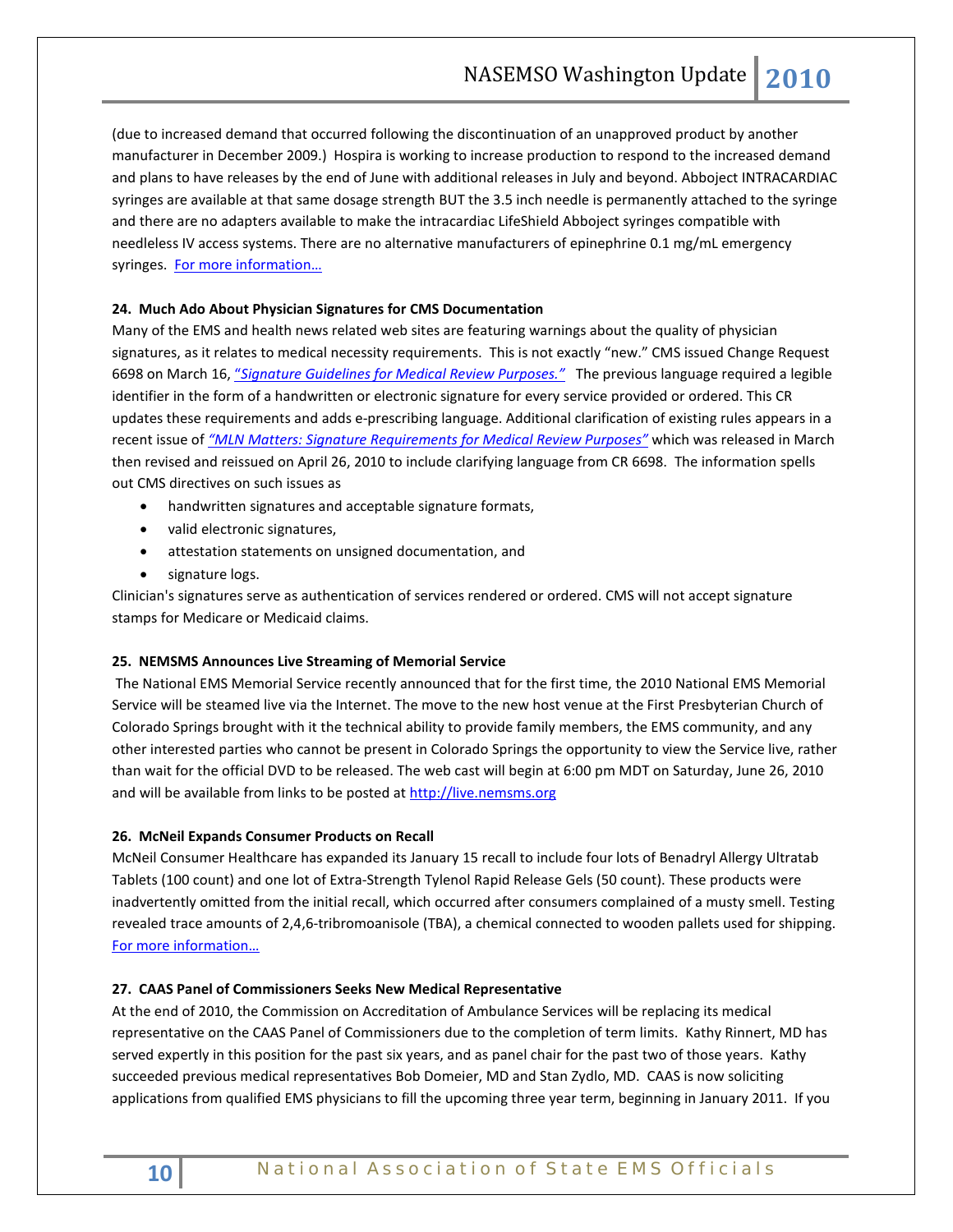know of anyone who may be interested in this position, we invite you to contact CAAS right away so that we may provide you with the necessary application and documents. Applications will be accepted now until September 1, 2010. Please contact the CAAS office at 847-657-6828 for additional information.

#### **28. Senate Aims to Remove 'Retardation' Terminology from Federal Health Laws**

A U.S. Senate committee has approved a measure to remove the words "mental retardation" and "mentally retarded" from federal labor, health and education laws to help remove what supporters describe as a hurtful label. The bill, approved by the Senate Health, Education, Labor and Pensions Committee would replace the terms with "intellectual disability" and "individual with an intellectual disability." The measure will now be considered by the full Senate. [For more information…](http://www.examiner.com/x-22905-DC-Disability-Examiner~y2010m6d16-Federal-Update-Rosas-Law)

**29. Association of Corticosteroid Dose and Route of Administration in Acute COPD** K. Lindenauer et al *JAMA.* 2010;303(23):2359-2367. Although given at lower doses, oral corticosteroids provide the same outcomes in acute exacerbations of chronic obstructive pulmonary disease (COPD) as higher intravenous doses, according to a study in *JAMA*. Despite guidelines recommending use of the low-dose oral route, researchers found that the higher-dose intravenous route was used initially in 92% of some 80,000 patients admitted to over 400 U.S. hospitals. The primary outcome measure — a composite of the need for mechanical ventilation after the second hospital day, death during hospitalization, or readmission for COPD within 30 days — was no worse in orally treated patients. The authors conclude that the initial use of high-dose intravenous therapy "does not appear to be associated with any measurable clinical benefit," and has the added dangers associated with intravenous therapy as well as higher costs. Editorialists say that the results "are sufficient to take action to change practice now." *JAMA* [article](http://jama.ama-assn.org/cgi/content/short/303/23/2359) (Free abstract; full text requires subscription)

**30. A Randomized Trial Comparing Two Cuffed Emergency Cricothyrotomy Devices** Metterlein et al.The Journal of Emergency Medicine - 07 June 2010 (10.1016/j.jemermed.2010.04.008). Background: According to different algorithms of airway management, emergency cricothyrotomy is the final step in managing the otherwise inaccessible airway. As an alternative to an open surgical procedure, minimally invasive approaches exist. Various sets for different methods are commercially available. QuickTrach™ (VBM Medizintechnik GmbH, Sulz am Neckar, Germany) contains a plastic cannula over a metal needle for direct placement in the trachea, whereas a guide-wire is used for the actual placement of the cannula in the Melker Set™ (Cook Group Incorporated, Bloomington, IN). Objective: We hypothesize that the direct puncture involving less discrete steps is faster to perform. However, it will lead to more complications due to the higher force needed to place the relatively thick needle. Method: After approval of the local ethics committee, the study was performed on cadavers of 16 adult sheep. A wire-guided cricothyrotomy was compared with a catheter-over-needle technique. Successful placement and performance time were compared. Complication rate and maximal achieved airway pressure were evaluated. Data is given as mean and interquartile range, and Mann-Whitney U-test (*p* < 0.05) for significant differences. Results: With the wire-guided technique, successful placement was possible in all attempts. The catheter-over-needle method was successful in 63% and had a higher complication rate (75% vs. 13%). The cannula-over-needle method allowed a faster cricothyrotomy (32 [2–34] vs. 53 [52–56] s). Both methods allowed the delivery of similar maximal airway pressures (50 [44–51] vs. 48 [43–53] mbar). Conclusion: The wire-guided method proved to be the more reliable technique, leading to fewer complications. However, the direct puncture was faster to perform. Placed accurately, both devices allowed sufficient ventilation. For more information...

**31. Use of Novel Biomarkers in AMI** Daniel Chan and Leong L Ng BMC Medicine 2010, 8:34doi:10.1186/1741- 7015-8-34. Excerpt--Some biomarkers in an apparently health population predicts risk of coronary disease and allows clinicians to initiate early preventative treatment. In addition to biomarkers, various well-validated scoring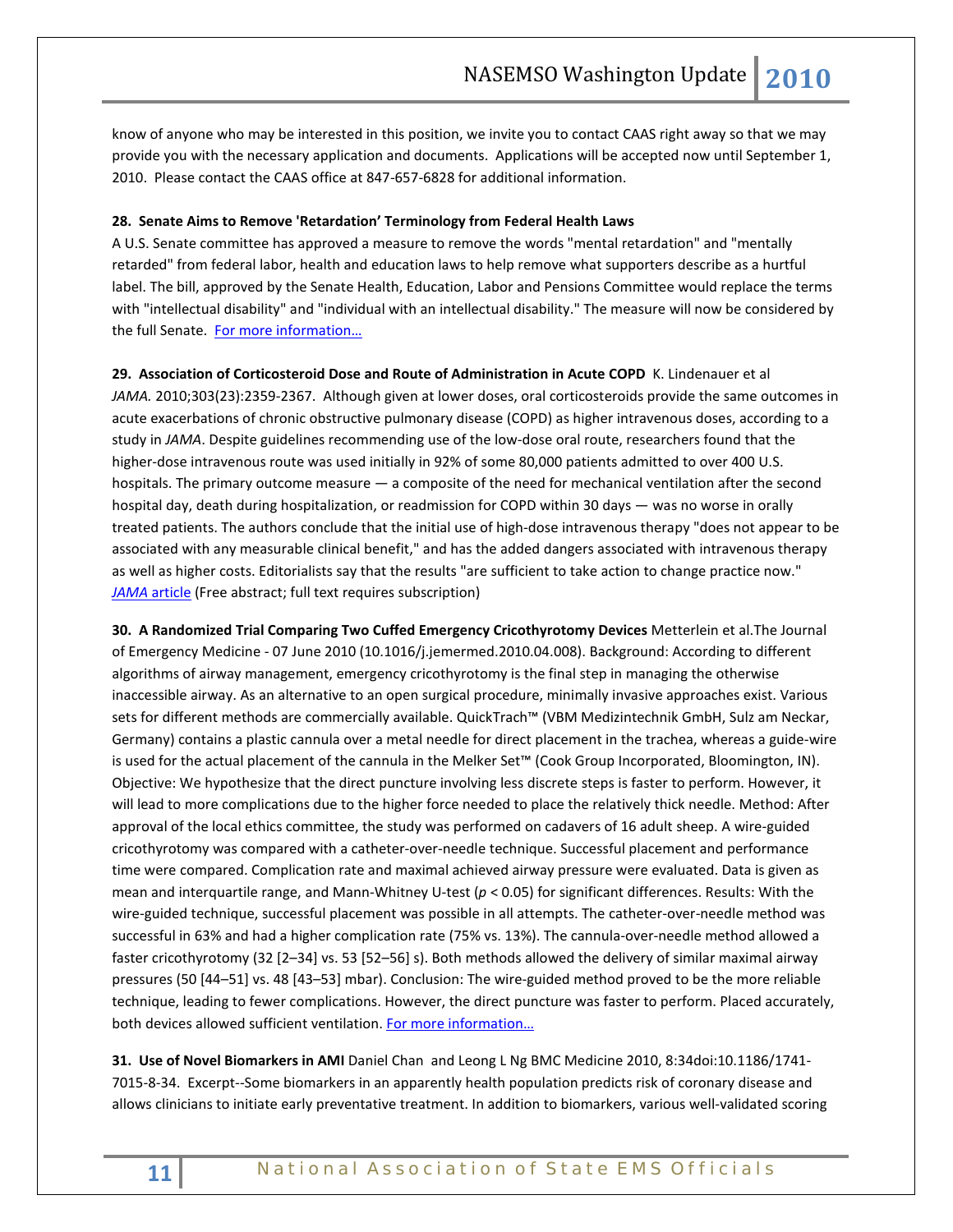systems based on clinical characteristics are available to help clinicians predict mortality risk, such as the Thrombolysis In Myocardial Infarction score and Global Registry of Acute Coronary Events score. A multimarker approach incorporating biomarkers and clinical scores will increase the prognostic accuracy. However, it is important to note that only troponin has been used to direct therapeutic intervention and none of the new prognostic biomarkers have been tested and proven to alter outcome of therapeutic intervention. **Conclusions:**  Novel biomarkers have improved prediction of outcome in acute myocardial infarction, but none have been demonstrated to alter the outcome of a particular therapy or management strategy. Randomised trials are urgently needed to address this translational gap before the use of novel biomarkers becomes common practice to facilitate tailored treatment following an acute coronary event. For more information...

### **UPCOMING EVENTS**

### **\*\*\*STATEWIDE EMS CONFERENCES\*\*\***

Symposium by the Sea 2010. Sponsored by EMLRC and FCEP. .July 29 - August 1, 2010 Boca Raton, FL The Boca Raton Resort & Club. Go to<http://www.emlrc.org/sbs2010.htm> for more information.

Pennsylvania State EMS Conference. September 17-18 (with preconference sessions on September 15-16), 2010 at the Lancaster County Convention Center in Lancaster, PA. More information can be found a[t www.pehsc.org.](http://www.pehsc.org/)

TN 9th Annual Update in Acute & Emergency Care Pediatrics Conference. October 1-2, 2010. Wilderness At the Smokies Resort, Sevierville, Tennessee For more info go to: [www.tnemsc.org](http://www.tnemsc.org/)

PULSE CHECK 2010, the 55th Annual Educational Conference & Trade Show of the NYS Volunteer Ambulance & Rescue Association, will be held Thursday evening September 30, 2010 to Sunday morning October 3, 2010 at the Holiday Inn Albany on Wolf Road. Information is posted on the Association's web site at [www.nysvara.org.](http://www.nysvara.org/)

New Jersey Statewide Conference on EMS, Atlantic City November 11th - 13th 2010. For more information visit: [www.njemsconference.com](http://www.njemsconference.com/)

New Jersey METI Games. November 11th - 12<sup>th</sup>, 2010. For more information visit [www.njemsconference.com.](http://www.njemsconference.com/)

### **\*\*\*National Conferences and Special Meetings\*\*\***

Safer Vehicles Webinar: How can we develop and implement new vehicle safety initiatives in the U.S.? *June 21, 1:30 - 3:00 PM ET*

[https://www.nhi.fhwa.dot.gov/resources/webconference/web\\_conf\\_learner\\_reg.aspx?webconfid=20433](https://www.nhi.fhwa.dot.gov/resources/webconference/web_conf_learner_reg.aspx?webconfid=20433)

EMS Education Implementation Webinar. June 23, 2010 @ 3 pm. "**How Does Program Accreditation Improve the Quality of EMS Education?"** More info including registration link at [www.nasemso.org](http://www.nasemso.org/) as speakers and topics are confirmed.

\*CDC Webinar: Leveraging the Electronic Health Record for Public Health Alerting. June 22, 2010, 1:00 pm - 2:00 pm (Eastern Time) **Call Number:** 1-888-790-6180 **Passcode:** 1281914 Please join us for this informative COCA conference call. A CDC subject matter expert will discuss both strategies to increase compliance with public health recommendations and guidelines, and the role of EHR systems in improving dissemination of public health information at point-of-care.<http://emergency.cdc.gov/coca/callinfo.asp>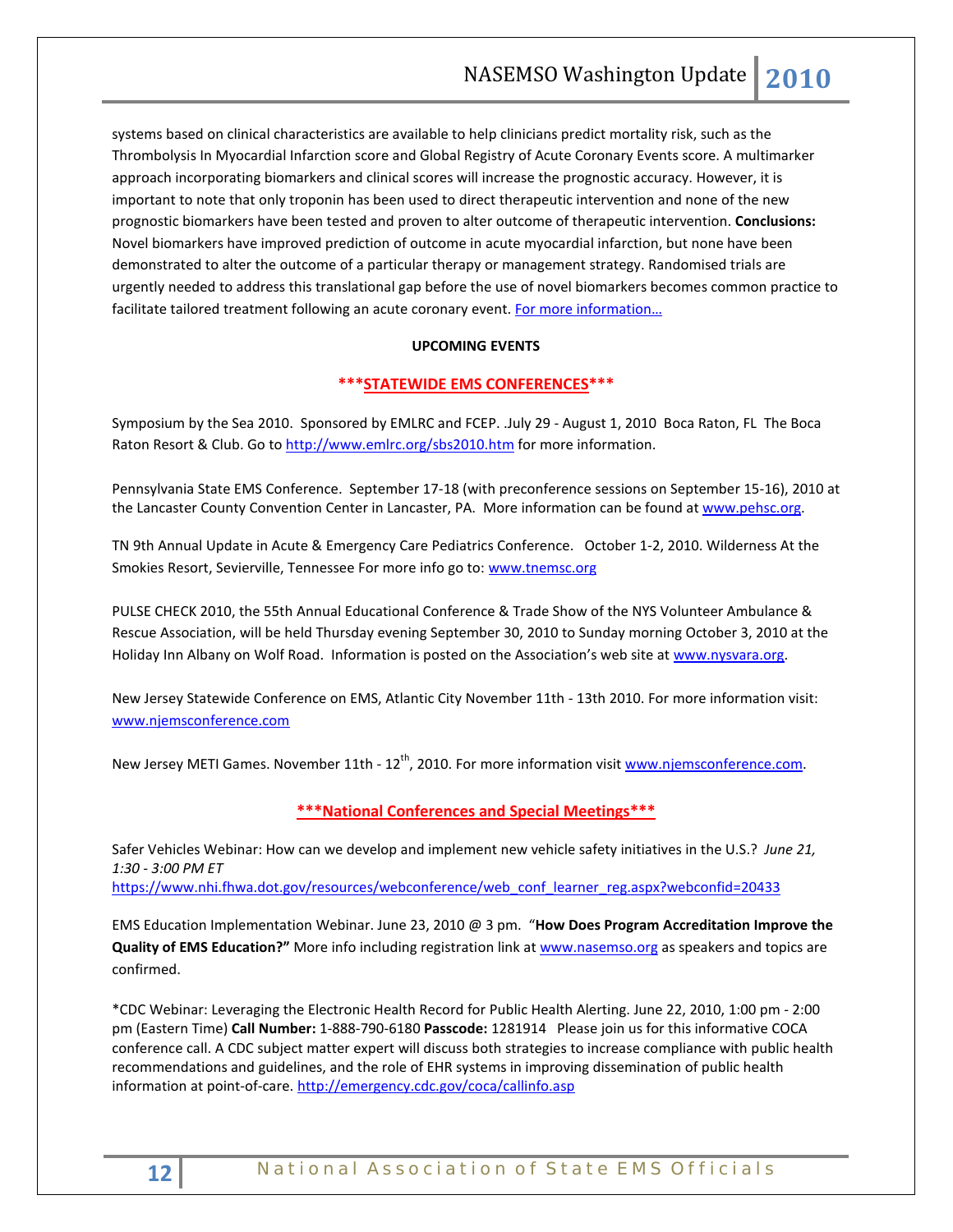Road User Safety Webinar: How can we promote new road user safety efforts in the United States? *June 30, 1:30 - 3:00 PM ET*

[https://www.nhi.fhwa.dot.gov/resources/webconference/web\\_conf\\_learner\\_reg.aspx?webconfid=20434](https://www.nhi.fhwa.dot.gov/resources/webconference/web_conf_learner_reg.aspx?webconfid=20434)

"Accreditation is not a Four Letter Word." EMS Program Accreditation Workshops presented by NAEMSE/CoAEMSP. June 25-26, 2010 in Philadelphia, PA. For more information, go to [http://www.naemse.org/accreditation/.](http://www.naemse.org/accreditation/)

NAEMSE EMS Instructor Course. June 25 - 27, 2010, Sweetwater, TX. This course addresses foundations of the EMS classroom and is designed to help instructors become more effective and efficient educators. For more information, or to register for the May course, visit[: http://www.naemse.org/instructor-course/](http://www.naemse.org/instructor-course/)

EMSC Town Hall Conference Calls 3:30 pm to 5:00 pm (eastern) July 14, 2010. The local number is (202) 476-6338 or call toll-free dial (877) 355-6338 and enter EMSC (3672) for the meeting ID#.

EMS Education Implementation Webinar. July 21, 2010 @ 3 pm. **"Developing Standards Based Instruction"** More info including registration link a[t www.nasemso.org](http://www.nasemso.org/) as speakers and topics are confirmed.

Pinnacle 2010. July 26-30, 2010. Sheraton San Diego Hotel and Marina. San Diego, CA For more information, go to [www.pinnacle-ems.com.](http://www.pinnacle-ems.com/) 

6<sup>th</sup> International Roundtable on Community Paramedicine. August 9-13, 2010, Vail CO. For more information, go to [http://www.ircp.info/.](http://www.ircp.info/) CALL FOR ABSTRACTS STILL OPEN!! Deadline for submission is June 15, 2010 at 5 pm MDT. For more information, please click [here.](http://ircp.info/LinkClick.aspx?fileticket=mJB%2fkPjEeFc%3d&tabid=233&mid=730)

Rural and Frontier EMS and Trauma Summit at the Divide. August 11-13, 2010. Vail, Colorado. Join us for the fourth installment in the Summit Series. This Summit will have something for everyone, from federal and state policy makers to local EMS managers and hospital administrators to individual EMTs. This year's theme will be Beyond Old Boundaries – Exploring New Frontiers. With the co-location of the Summit at the Divide with the International Roundtable on Community Paramedicine (www.ircp.info), we will have the opportunity to stretch our imaginations about what could be for rural EMS and trauma systems. Building on last years' discussions of lessons learned from the theaters of conflict, regionalization and the use of telemedicine to overcome barriers of distance, we will explore additional options for improving access to emergency care in rural and frontier areas. A strong roster of speakers from the U.S. will be augmented by international experts both at the podium and in the audience. Attendees of the International Roundtable on Community Paramedicine will receive a \$50 discount on their Summit at the Divide registration. Registration for the Summit at the Divide includes complimentary attendance at the International Roundtable on Community Paramedicine morning sessions on Wednesday, August 11. Register a[t http://eu.montana.edu/summit](http://eu.montana.edu/summit)

5th Annual Disaster Planning for Hospitals Conference. August 12-12, 2010 in Washington DC. To view the complete agenda, please visit [http://www.worldrg.com/disaster.](http://econnect.dmsgs.com/t/8631688/83269114/258003/0/) Use promotional code "GPN752" and priority code "HW10075-82329" to receive an additional \$300 discount by calling 800-647-7600, e-mailing [info@worldrg.com](mailto:info@worldrg.com) or visitin[g http://www.worldrg.com/disaster](http://econnect.dmsgs.com/t/8631688/83269114/258003/0/) . To view the complete agenda, please visit our website [http://www.worldrg.com/disaster](http://econnect.dmsgs.com/t/8631688/83269114/258003/0/) .

"Accreditation is not a Four Letter Word." EMS Program Accreditation Workshops presented by NAEMSE/CoAEMSP. August 20-21, 2010 in San Antonio, TX. For more information, go to [http://www.naemse.org/accreditation/.](http://www.naemse.org/accreditation/)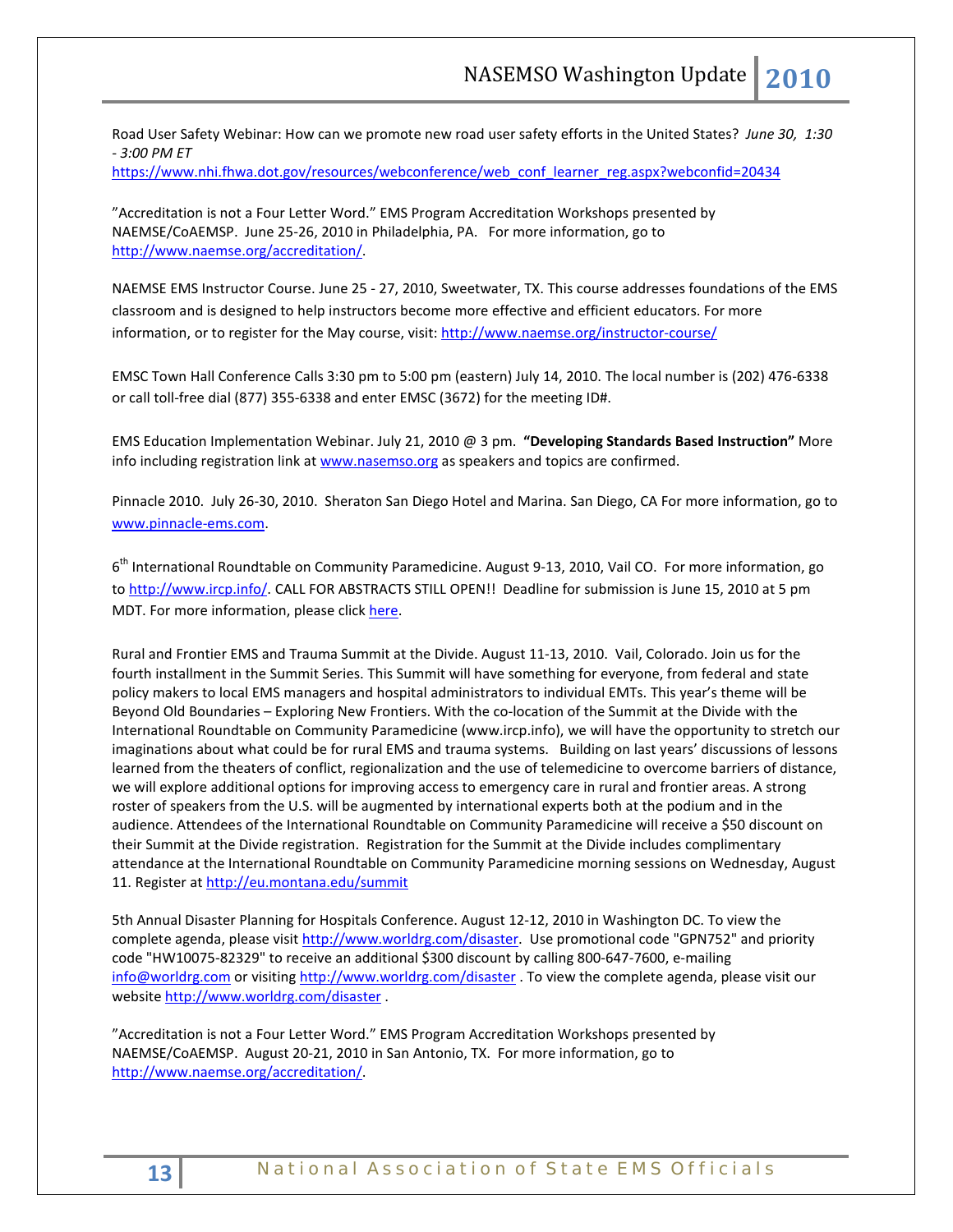EMS Education Implementation Webinar. August 25, 2010 @ 3 pm. "**Identifying Methods to Measure Cognitive, Psychomotor, and Affective Competency**" More info including registration link at [www.nasemso.org](http://www.nasemso.org/) as speakers and topics are confirmed.

15<sup>th</sup> Annual NAEMSE Symposium. September 7-12, 2010. Renaissance Hotel & Convention Center in Schaumburg, IL. For more information, go to http://www.naemse.org/symposium.

EMS Education Implementation Webinar. September 15, 2010 @ 3 pm. "**Progression/Regression Strategies: Models of Success.**" More info including registration link at [www.nasemso.org](http://www.nasemso.org/) as speakers and topics are confirmed.

ENA Annual Meeting. San Antonio Convention Center, San Antonio, TX. General Assembly September 22-34, Scientfic Assembly September 23-25, 2010. Go to [www.ena.org](http://www.ena.org/) for more information.

NAEMT Annual Meeting at EMS EXPO 2010 - Sept. 27 – Oct. 1, 2010. Dallas Convention Center, Dallas, TX. For more information, go to [http://www.firehouseevents.com/.](http://www.firehouseevents.com/)

ACEP Scientific Assembly 2010. September 28 - October 1, 2010. Mandalay Bay, Las Vegas, NV. For more information, go to www.acep.org.

Institute of Medicine Forum on Medical and Public Health Preparedness for Catastrophic Events. October 6-7, 2010. Washington, DC. See<http://www.iom.edu/en/Activities/PublicHealth/MedPrep.aspx> for more information.

NASEMSO Annual Meeting. October 10-15, 2010, Norfolk Marriott Waterside/Waterside Convention Center Norfolk, Virginia. More info available at [www.nasemso.org.](http://www.nasemso.org/) Sponsorship and exhibitor information [now available.](http://www.nasemso.org/Meetings/Annual/NASEMSO2010Sponsors-Exhibitors.asp)

2010 Air Medical Transport Conference October 11-13, 2010. Ft. Lauderdale, FL. For more information, go to [www.aams.org.](http://www.aams.org/) 

EMS Education Implementation Webinar. October 20, 2010 @ 3 pm. "**System Update: 2010 NASEMSO Survey**  Results." More info including registration link at [www.nasemso.org](http://www.nasemso.org/) as speakers and topics are confirmed.

EMS Education Implementation Webinar. November 22, 2010 @ 3 pm. "**The Role of National Certification in Implementing the EMS Education Agenda.**" More info including registration link at [www.nasemso.org](http://www.nasemso.org/) as speakers and topics are confirmed.

ECCU 2010. Emergency Cardiac Care Update, December 8-11, 2010. San Diego, CA. Sponsored by the Citizen CPR Foundation. For more information, go t[o http://eccu2010.com/.](http://eccu2010.com/)

**See more EMS Events on NASEMSO's web site at<http://www.nasemso.org/Resources/Calendar/index.asp>**

### **NASEMSO Staff Contacts**

Elizabeth B. Armstrong, CAE, MAM / Executive Director